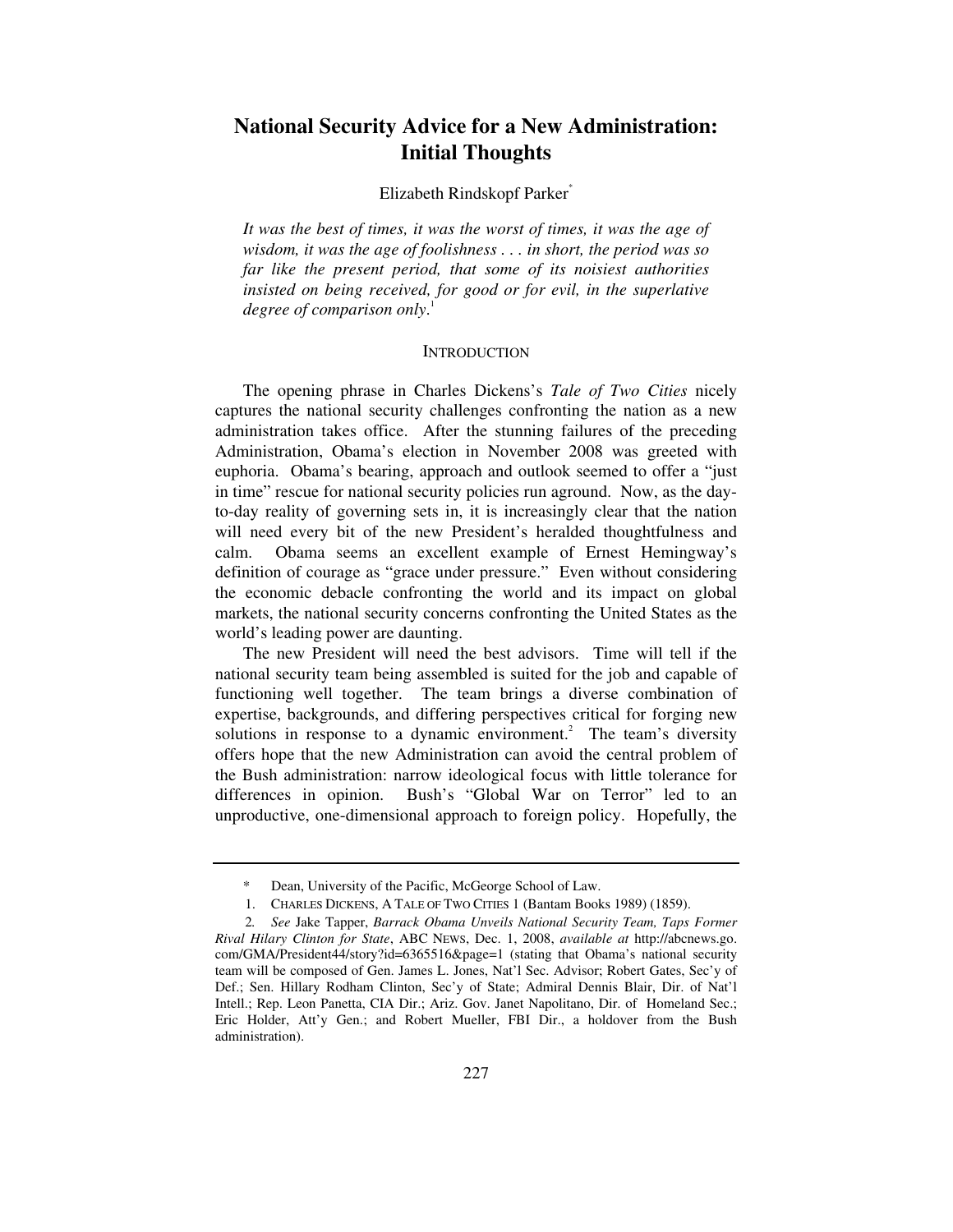Obama administration will have the vision needed for the most important task at hand: to design novel, fact-based responses to crucial national security issues at hand, rather than viewing them simply through the interpretive prism of the "Global War on Terror."

And so, when answering V. I. Lenin's classic question of "what is to be done"<sup>3</sup> with our national security policy the answer is simple: systemredesign. For the United States to retain its position as the world's superpower, "spot-welding" is not enough.

## I. CRITICAL ISSUES INHERITED FROM THE BUSH ADMINISTRATION

The Obama administration inherits a set of intractable national security issues that cannot be ignored. A course of action cannot be charted without an understanding of where we have been. Starting with a clean slate is not an option. Still, the Obama administration must do more than simply react to inherited crises. Rather than falling into a reactive mode, President Obama and his team must design a clear concept for the future into which current actions fit. This will not be an easy task. The following is my "Top-Ten List" of the national security concerns that the Obama administration inherits from its predecessor.

# *A. Russia*

What should the United States relationship be with Russia, a giant power? Long the guarantor of stability in its region – albeit using means antithetical to Western values – Russia remains the dominant state among those of the former Soviet Union. With the end of the Cold War, Russia has become increasingly defensive and belligerent. These tendencies were exacerbated by the Bush administration's policy of North Atlantic Treaty Organization (NATO) expansion and what Russia would describe, not without basis, as "U.S. meddling" among its former client states. In recent years, Russia's foreign policy has become increasingly bold. Ironically, today Russia's strength comes not from its military power, but from the economic power created by its vast energy resources. Economic downturn threatens this new strength, and Russian leadership will be challenged both domestically and internationally. How will Russia respond to growing instability as the economic downturn worsens? Will Russia respond with aggression or will it adopt the approach of a cooperative partner with shared concerns and needs? Our national security policy can influence this evolving relationship.

<sup>3</sup>*. See generally* VLADIMIR ILYICH LENIN, ESSENTIAL WORKS OF LENIN: "WHAT IS TO BE DONE?" AND OTHER WRITINGS (Henry M. Christman ed., Dover Pub. 1987) (1902)*.*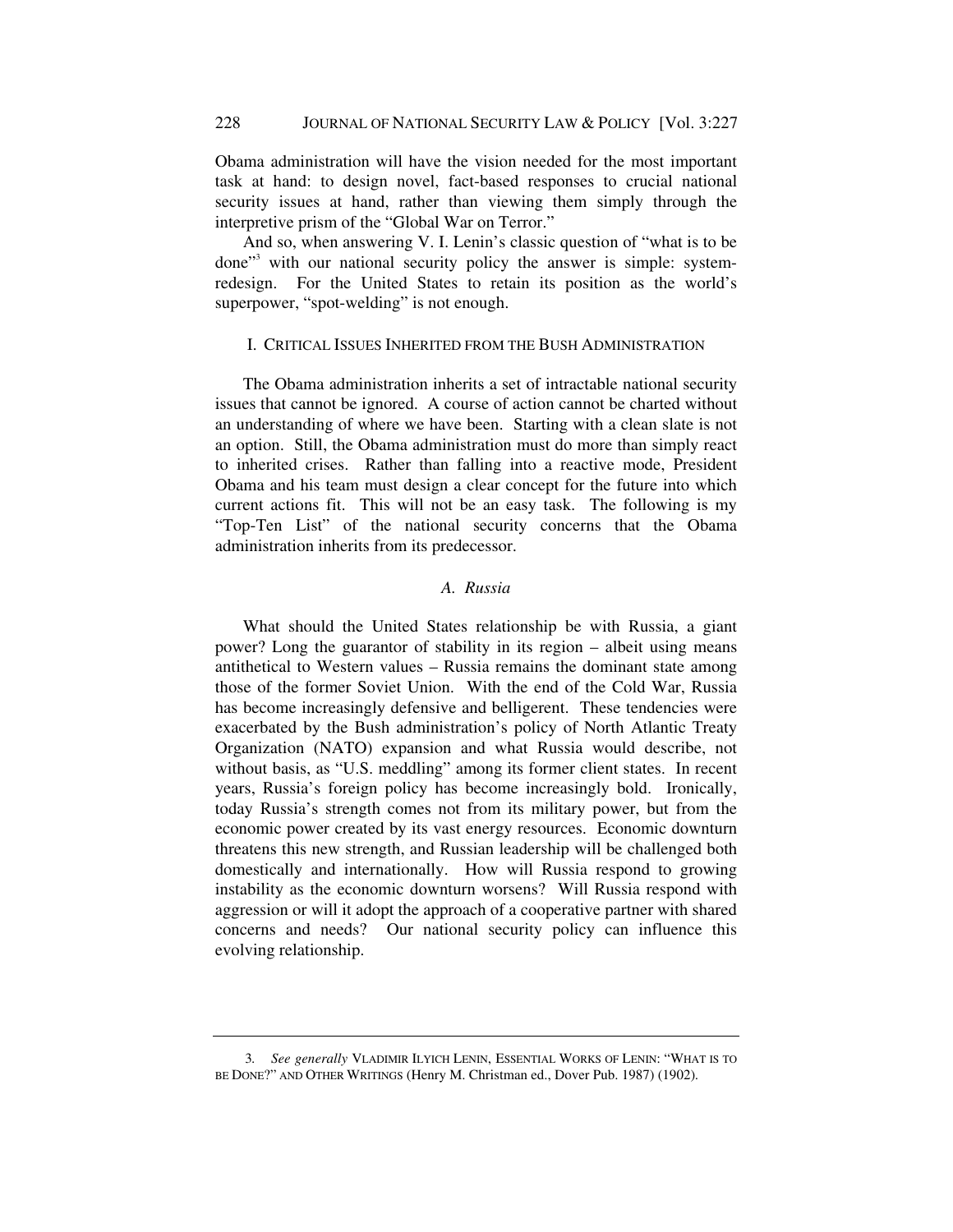#### *B. China*

One of the few, but significant, foreign policy successes of the Bush administration is the productive partnership it created with China. The relationship is one of increasing mutual dependence, based on China's production of goods for the U.S. consumer market, which is sustained by China's support of the vast U.S. national debt that, in turn, enables U.S. consumer spending.

What will the economic downturn mean for this interdependent relationship? The stability and prosperity of the Chinese economy depends on Western, particularly American, consumption. As that consumption has declined, China's unemployment rate has soared. Will political unrest from unemployed workers force China to shift its investments in U.S. debt to its own social programs? If so, what impact will this have on the world economy?

Clearly a balance must be struck between Western dependence on China's financial support and China's own need to insure internal stability. China already suffers from a domestic disequilibrium in the distribution of the economic benefits it has achieved during two decades of miraculous economic growth. More importantly, how would the U.S. respond if China moves to insure its domestic stability by further restricting the political and civil rights of it citizens? The Obama administration faces uncomfortable choices. Not surprisingly, the new Secretary of State has already demonstrated a low-key treatment of China's human rights record during her visit to China. $<sup>4</sup>$ </sup>

## *C. Afghanistan*

U.S. deaths incurred as a result of efforts to prop up this "failed-statein-the-making" threaten to exceed the U.S. death count in Iraq. Solutions to the Afghanistan political problem will continue to evade us without collaboration on the part of Afghanistan's suspicious neighbors, Pakistan, Iran, and India. Each is seeking to fill an Afghan leadership gap. Continued American military presence threatens a long term drain on U.S. financial and personnel resources and is unlikely to be sustainable in the long run. How long will it be before the U.S. public begins to question this investment in building democracy in Afghanistan as "not worth the candle?" The recent attack on the eve of Special Envoy Richard Holbrooke's visit to Afghanistan reveals that stability, not democracy

<sup>4</sup>*. See* Richard Spencer, *Hillary Clinton: Chinese Civil Rights Secondary to Economic Survival*, DAILY TELEGRAPH, Feb. 21, 2009, *available at* http://www.telegraph.co.uk/news/ worldnews/asia/china/4735087/Hillary-Clinton-Chinese-human-rights-secondary-to-economicsurvival. html.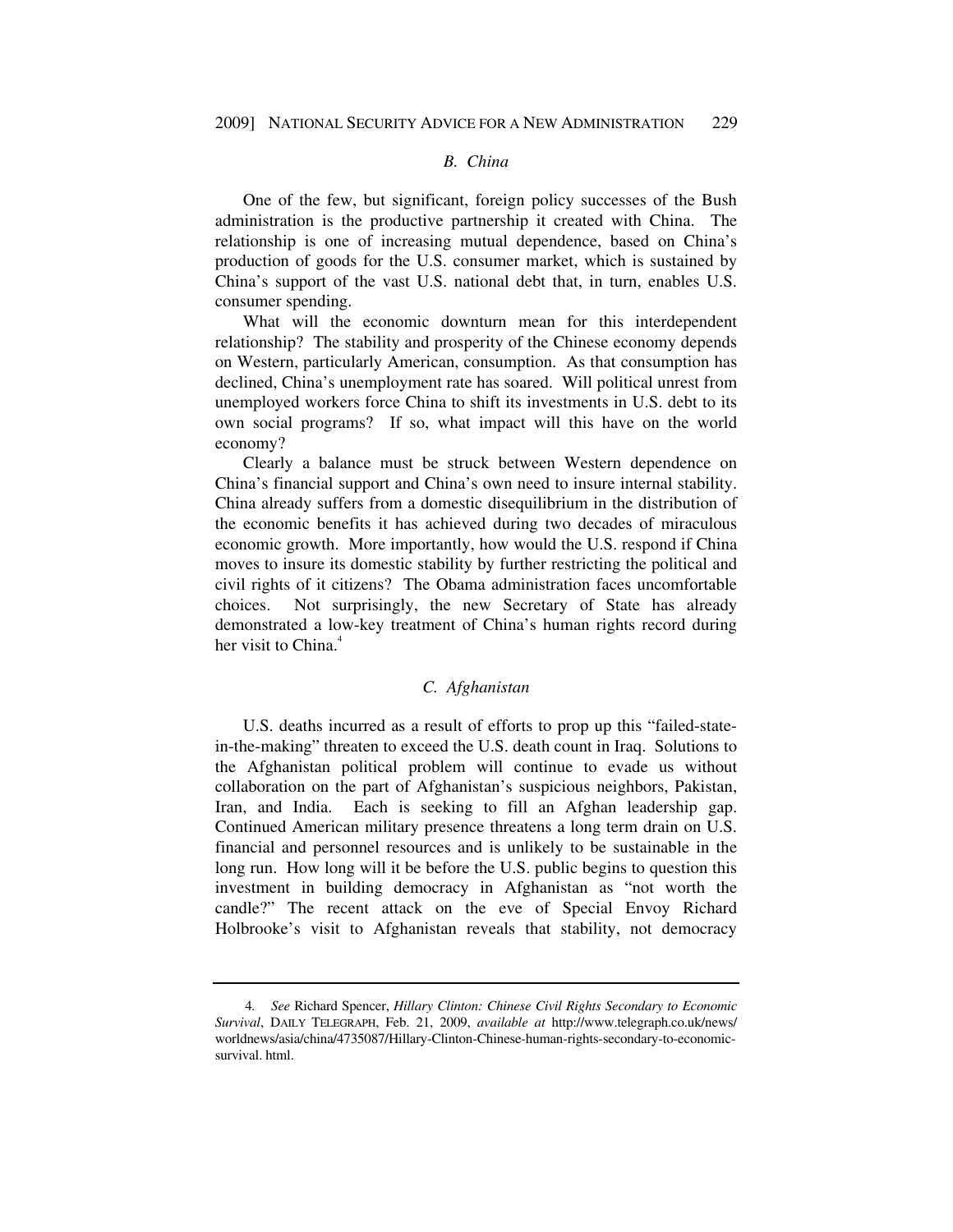building, must be the primary initial objective of the U.S. presence in Afghanistan.<sup>5</sup>

Yet, if the current Afghanistan government is as inept and corrupt as reports suggest, addressing its need for stability may require rethinking. Here again, our relationship with Russia is relevant. But for the presence of al Qaeda, should not Afghanistan be of greater security significance to Russia than to the United States? What importance does this question have for our own national security choices?

## *D. Pakistan*

As current events reveal, this nuclear armed state desperately confronts the possibility of its own disintegration. Pakistan is struggling to achieve internal order and repel challenges from a ring of hostile neighbors. Its interests are only partially aligned with those of the United States, and the government seems unable to develop and implement its own policies, let alone those of a sponsoring state, notwithstanding billions of dollars of U.S. investment. Moreover, its inability to control territories where terrorists hostile to the United States reside will leave the United States little option but to defend its vital interests unilaterally. The domestic political damage that will inevitably result from such action threatens further to destabilize the U.S.-Pakistani relationship. The U.S. relationship with the Pakistanis is critical to regional stability and to avoiding further incidents with India. As Israel's experience in Gaza teaches, military responses to terrorist activities embedded in civilian communities lead to greater problems in maintaining peace.

# *E. India*

The second nuclear armed state in the region, but of vastly greater size and importance to the United States and the global economy, India is an all but ungovernable multi-ethnic democracy, struggling with a stark disparity of incomes. That disparity is fueling dissident groups. India's government must now confront an economic downturn amidst the external provocation of recent terrorist attacks. U.S. policy supporting India's development of a nuclear weapon stands in the way of diplomatic efforts to prevent further development of nuclear weapons in the region. However, as a practical matter, U.S. support for India's nuclear policy may be irreversible if the United States is to have the leverage needed to influence Indian policy in this critical and dangerous part of the world.

<sup>5</sup>*. See* M. Karim Faiez & Laura King, *Afghan Raids Illustrate Strength of Insurgents*, L.A. TIMES, Feb. 12, 2009, at A1.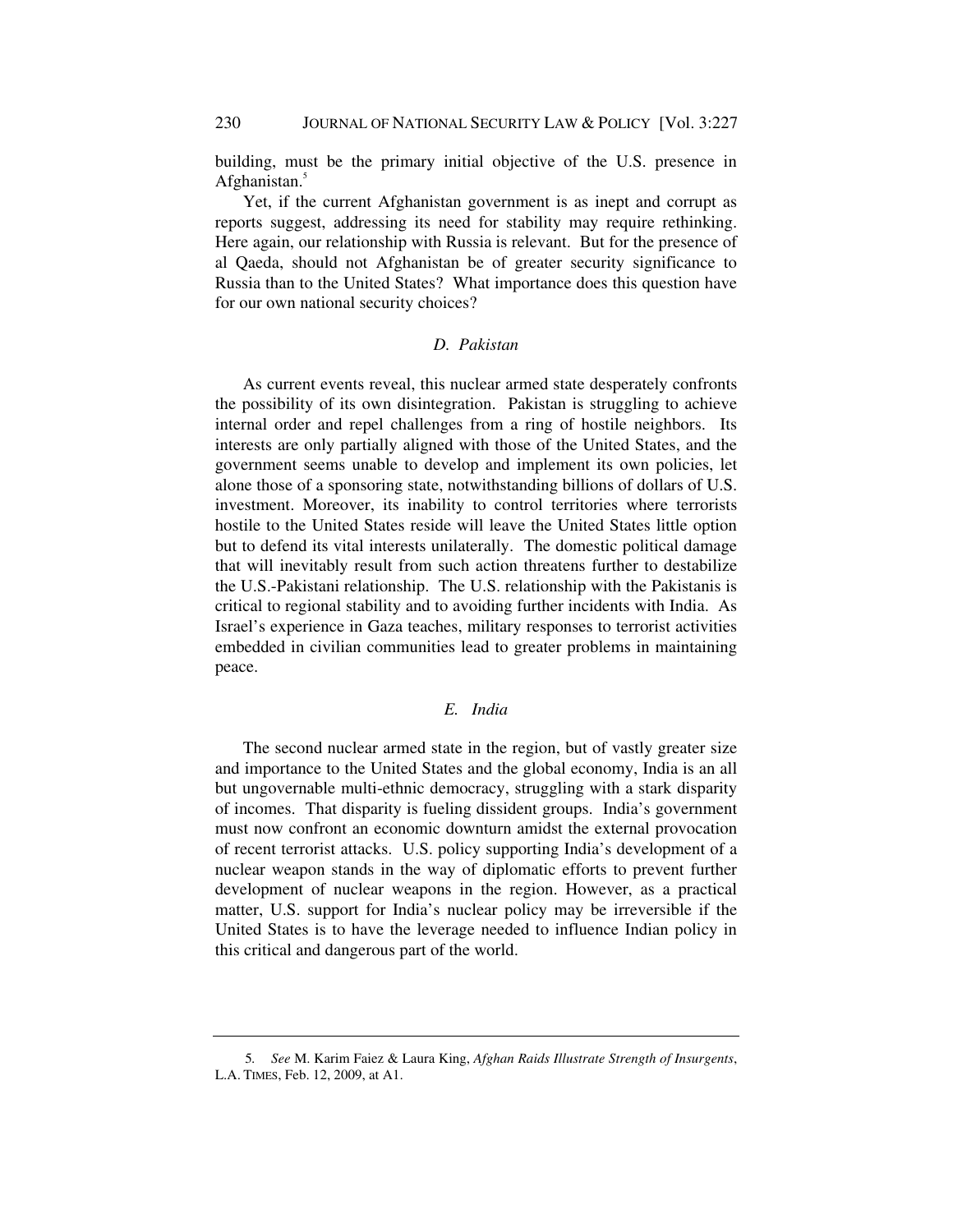#### *F. Iran*

Iran aspires to become the third nuclear-armed nation in the region and its first nuclear-armed theocracy. Iran's leadership appears determined to regain regional supremacy with a combination of bluster and threat, both real and postured. Its use of armed co-religionist intermediaries threatens stability and peace efforts. But in other cases, the belligerence and posturing of President Mahmoud Ahmadinejad should be seen as addressed more towards his domestic audience than as something the international community should seriously engage. Understanding how to minimize such posturing and avoid allowing it to dominate the direction of U.S. foreign policy becomes a serious challenge when U.S. domestic interests take advantage of President Ahmadinejad's rantings for their own policy purposes. We must fashion a policy that develops long-term democratic trends in Iran and remains firm in resisting aggressive behavior threatening to regional stability. President Obama's recent conciliatory message to Iran is a start,<sup>6</sup> but the road to improved relationships will require time, patience, and a sophisticated understanding of the Iranian perspective.

## *G. Iraq*

The effort by U.S.-led Western forces to help build democracy in Iraq through armed intervention remains a gamble with long odds. An 80-yearyoung nation, cobbled together from disparate, almost warring, ethnic and religious groups, Iraq confronts achieving its independence in the context of on-going violence. It is in a "rough neighborhood" where a high-stakes game is underway to control vast oil resources. Under such circumstances, stability alone should be judged a success. Democracy, judged by Western standards, will not be soon, if ever, in coming. This Bush administration goal must not become a policy millstone around the neck of the Obama administration. Even so, it will be important not to sacrifice gains once thought improbable in service to campaign promises, and so a continued military presence may be necessary, however unpopular.

#### *H. Democracy Building*

The United States should use the experience in Iraq to re-examine U.S. policy in support of democracy building. The origins of the democracy building policy predate the last Administration, but over the last eight years democracy building has become an article of faith, as well as an element of

.

<sup>6</sup>*. See, e.g.*, Barbara Slavin, *Obama Reaches Out to the Iranians; Sends a Greeting for New Year*, WASH. TIMES, Mar. 20, 2009, at A1*.*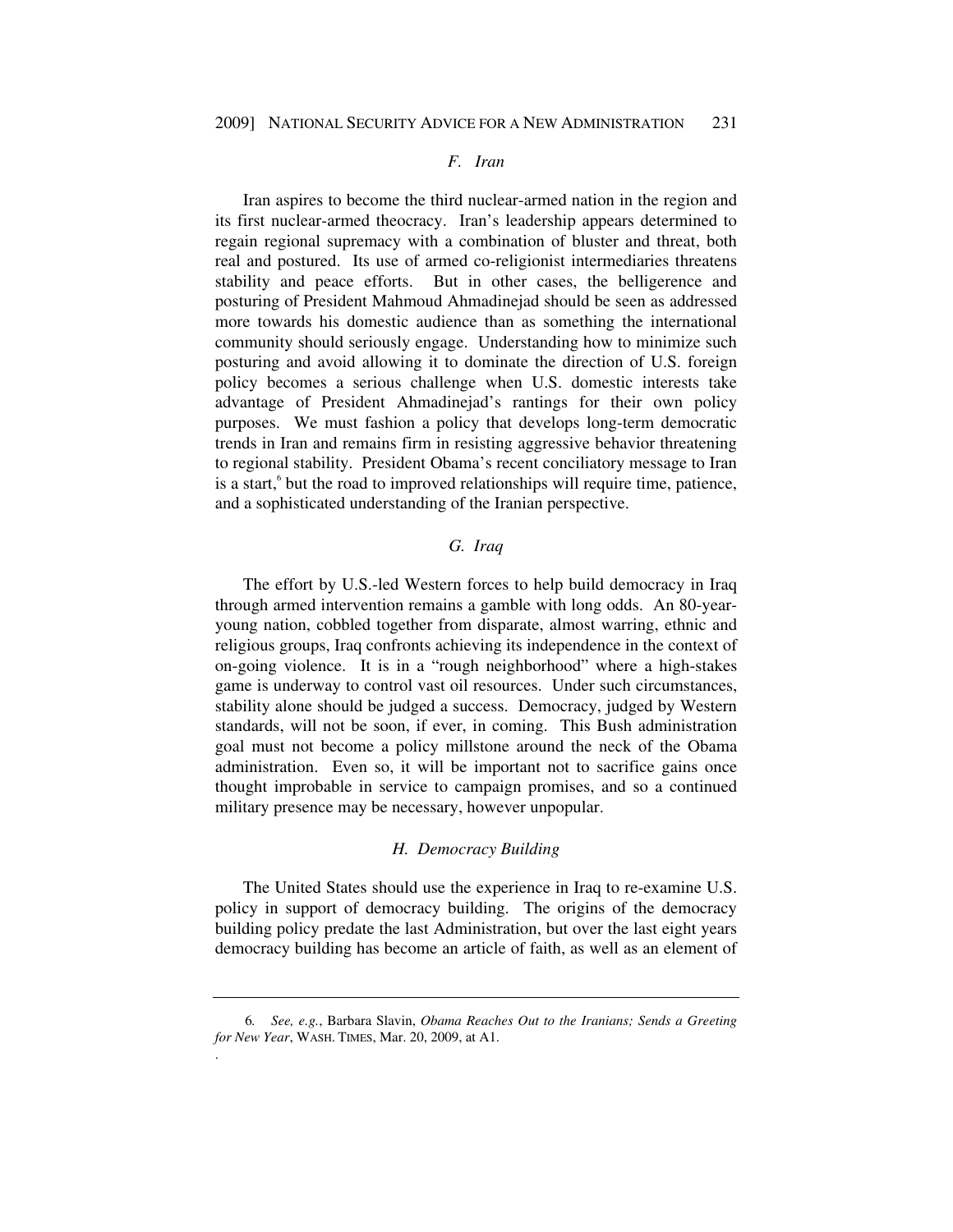foreign policy. Our experience in Iraq demonstrates beyond question that democracy building is a very costly effort and that our military has been poorly prepared to take on the task. Even without considering the current economic turmoil, democracy building in nations that have inherited Cold War governments presents questions. To avoid tarnishing our motives and the concept of democracy itself, if we are serious about democracy building, we must first end our support for the corrupt "democracies of expedience," created or tolerated for Cold War strategic goals now long past. When we ally ourselves with governments that cynically and superficially embrace democratic principles, their citizens recognize the hypocrisy involved. These citizens are subject to corrupt governments and unpopular policies. In turn, they associate the United States with corrupt practices and unpopular policies when we stand idly by. American democracy becomes synonymous with "government as kleptocracy." This problem is exacerbated when democratic elections are renounced because they contradict our own geopolitical interests. Particularly in the Middle East, democracy building may have done more harm than good to the United States, to the people we seek to help, and, most importantly, to perceptions of democracy itself. Rather than promoting democracy only by name, the Obama administration should focus on creating conditions required for democracy and good government: transparency, integrity, legality, and the support of the governed.

## *I. Worldwide Natural Resource Limitations*

Deterioration and decline in the availability of natural resources, energy, and food threaten all nations. As underdeveloped nations seek to improve their standards of living, they may implement policies that exhibit little regard for those policies' impact on global warming. Such an approach is understandable, but disturbing. Now, however, the current economic situation can only exacerbate this situation. Long-term orderly resource management will continue to decline. The time has come for the United States to curb its own excessive use of natural resources.

# *J. Israel and Palestine*

The pre-inaugural Israeli-Palestinian conflict, the first national security challenge of the new Administration, was provoked by Hamas. Israel's excessive response may result in a short-term success; however, it will complicate long-term regional efforts to arrive at a stable peace. The Obama administration's welcome initiative in attracting two highly regarded special envoys to focus on the area signals both a seriousness of purpose and an ability to identify and attract talent of the highest caliber to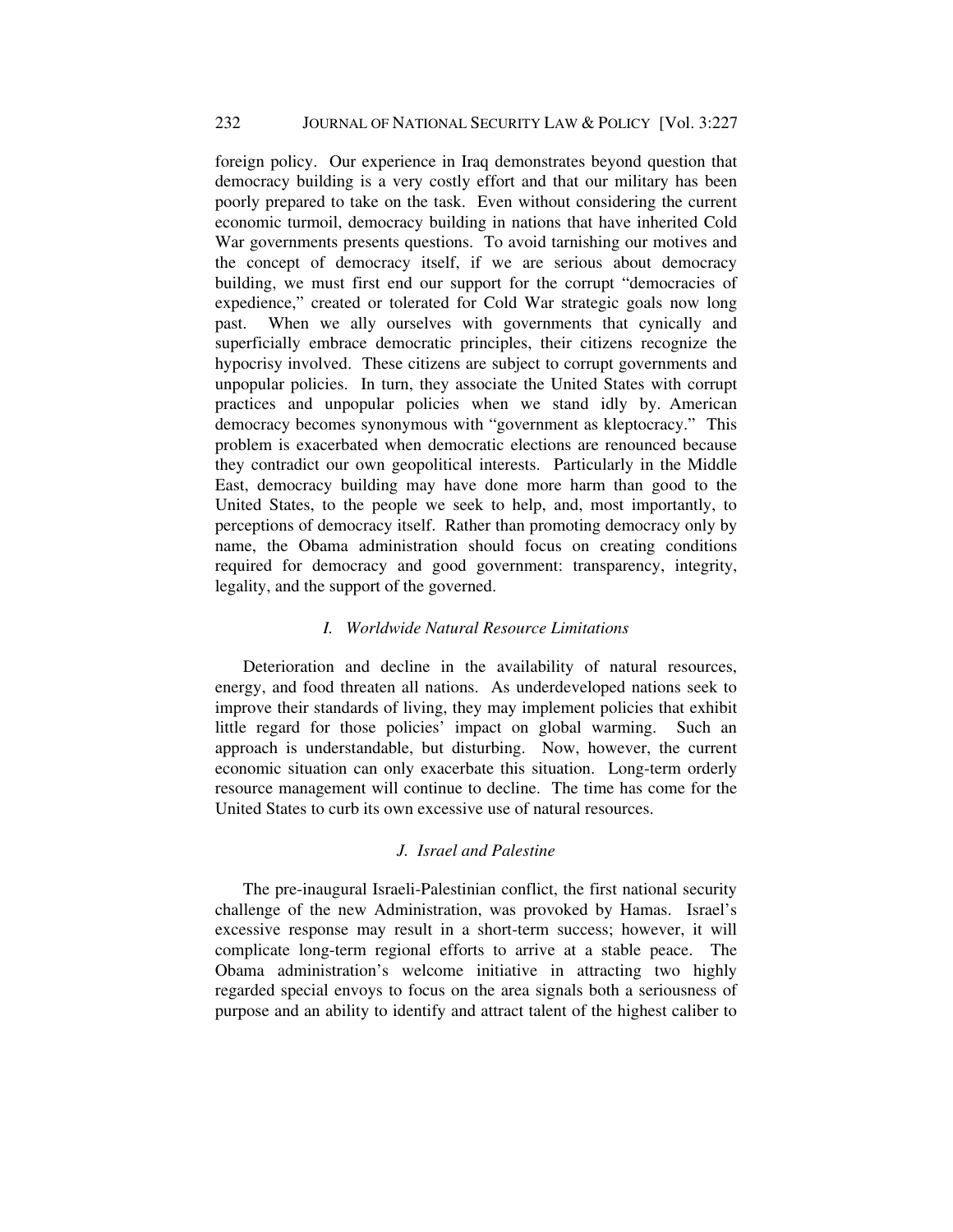augment its national security team.<sup>7</sup> They will serve to keep a focus on the Middle East, while not consuming the Secretary of State with the problem at an early point in her tenure. Yet the recent aborted appointment of Ambassador Charles Freeman to head the National Intelligence Council shows that even as the Obama administration recognizes the need to reassess our policy towards Israel and Palestine from a new perspective, strong domestic interests will continue to block progress.<sup>8</sup> The lesson learned here, as elsewhere, may be that the place to start in changing our national security policy is here at home, where special interest lobbying often confounds new thinking and prevents wise national security policy making.

# *K. Global Financial Crisis*

As the economic downturn accelerates, all nations, rich and poor, are impacted. The current crisis in national financial systems and organizations, consumer confidence and financial markets will threaten global stability in ways that mirror, if not surpass, the Great Depression, thanks in part to the multiplying effect of globalization. The Obama administration has already signaled its concern for this situation and the obvious interplay between natural resources, the current economic crisis, and world security.<sup>9</sup>

#### *L. Other Crises Lurk*

The Obama administration's initial responses to these national security threats reflect a welcome energy, thoughtfulness, and openness to new ideas. Even so, almost as many additional crises simmer on backburners, and may take center stage at a moment's notice.

 <sup>7.</sup> The appointments of Dennis Ross as an advisor on the Middle East and George Mitchell as Special Envoy for Middle East Peace are positive signals. *See, e.g.,* Ed Henry & Elise Labott, *George Mitchell Named Special Envoy for the Middle East*, CNN NEWS, Jan. 22, 2009, *available at* http://www.cnn.com/2009/POLITICS/01/22/obama.mitchell/#cnn STCText.

<sup>8</sup>*. See* Walter Pincus, *Freeman Withdraws from Intel Position*, WASH. POST, Mar. 10, 2009, *available at* http://voices.washingtonpost.com/44/2009/03/10/blair\_withdraws\_free mans\_name.html. The Obama administration may have been too bold too early in nominating Freeman as head of the National Intelligence Council. Freeman was an outspoken critic of Middle East policy. I hope that his withdrawal due to political pressure is only a temporary setback in policy.

 <sup>9. &</sup>quot;[The economic collapse] already looms as the most serious one in decades, if not centuries." Greg Miller, *World Economy Tied to U.S. Security; Intelligence Director Warns Congress of Fallen Governments and Hamstrung Allies*, L.A. TIMES, Feb. 13, 2009, at A16 (quoting Obama's new National Intelligence Director Dennis C. Blair).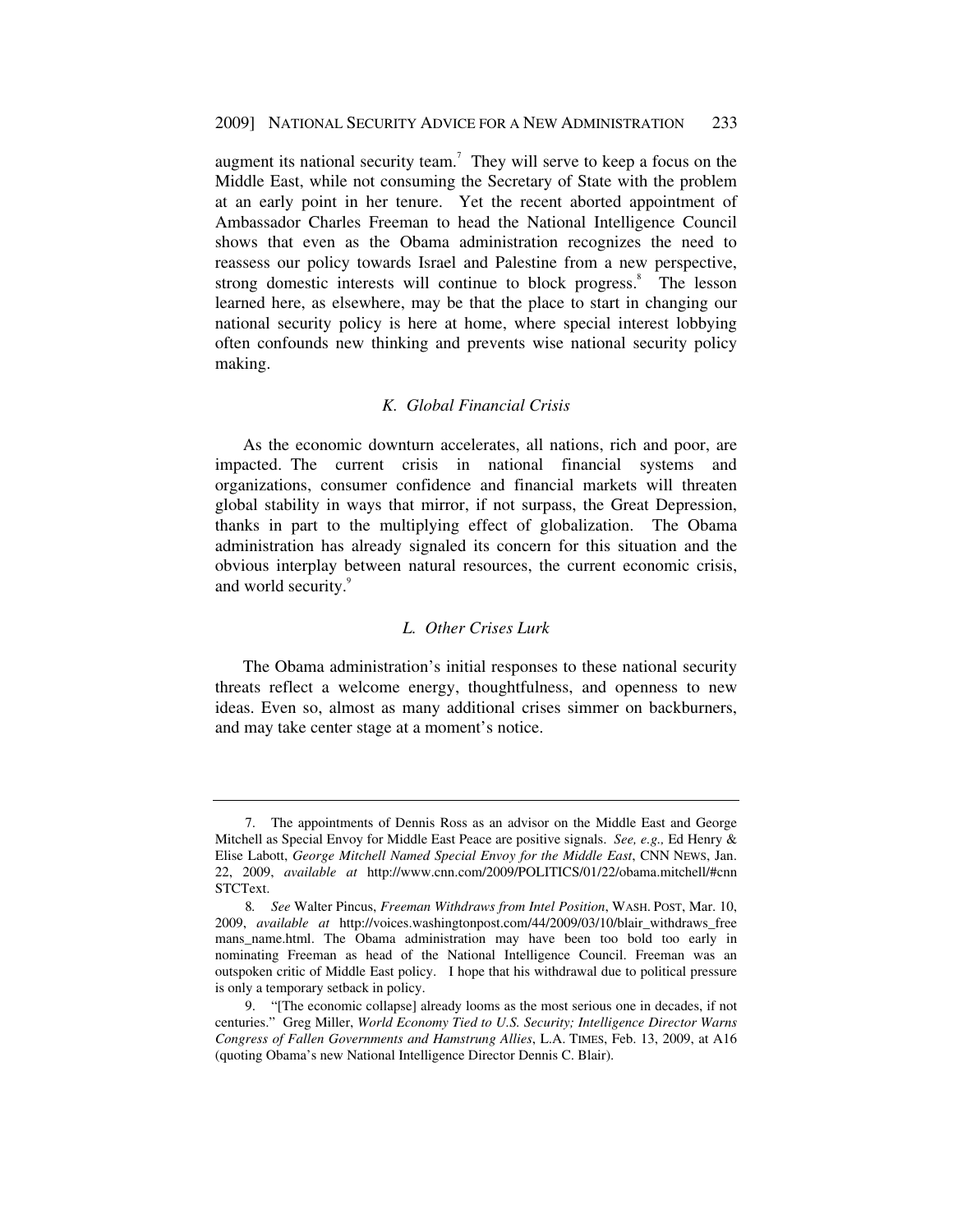The following are national security threats that merit at least "honorable mention" in the growing list that the Obama administration will need to be prepared to address:

- North Korea and its threat of nuclear weapons;
- Somali pirates' threat to international shipping and the global economy;
- The destructive leadership and economic and political crises destabilizing East African regions near Zimbabwe, the Congo, Rwanda, and much of West Africa;
- Darfur's tragic ethnic strife, encouraged by the Sudanese government, whose lawless behavior seems immune to world sanctions, due partially to China's need for energy and oil;
- Cuba's continued decline, even as Fidel Castro relinquishes power;
- Mexico's increasing inability to govern, thanks to a bonfire of corruption stoked by illegal U.S. drug and gun markets;
- Venezuela's bullying behavior, its provocative nationalization of its energy reserves, and efforts to create opposition to U.S. leadership in Latin America;
- Thailand's crisis of constitutional governance.

This list could go on. Each of these "hot spots" is worthy of extended discussion in its own right. Each is capable of consuming the attention of the new Administration. The world-wide financial crisis might well leave the Administration very little time to consider national security and foreign policy matters at all. It is the dynamic nature of the post-Cold War era that makes developing U.S. foreign policy so challenging – and so important.

Then-Senator Biden predicted when some of these crises surfaced, before the Administration assumed power, that the new Administration's ability to manage these and other crises would be the key to restoring America's credibility.

Yet even before addressing these regional topics, there is an immediate need to consider the overhanging question of how to respond to high profile policy outrages of the Bush administration: torture, detention, enhanced domestic surveillance programs, and, in the view of some, the legal accountability of certain members of the outgoing Bush administration for the Constitutional and legal disarray that their actions created. These questions, among others, will also demand the attention of the new Administration in its early days in office. Maintaining focus and positive momentum will be a major challenge.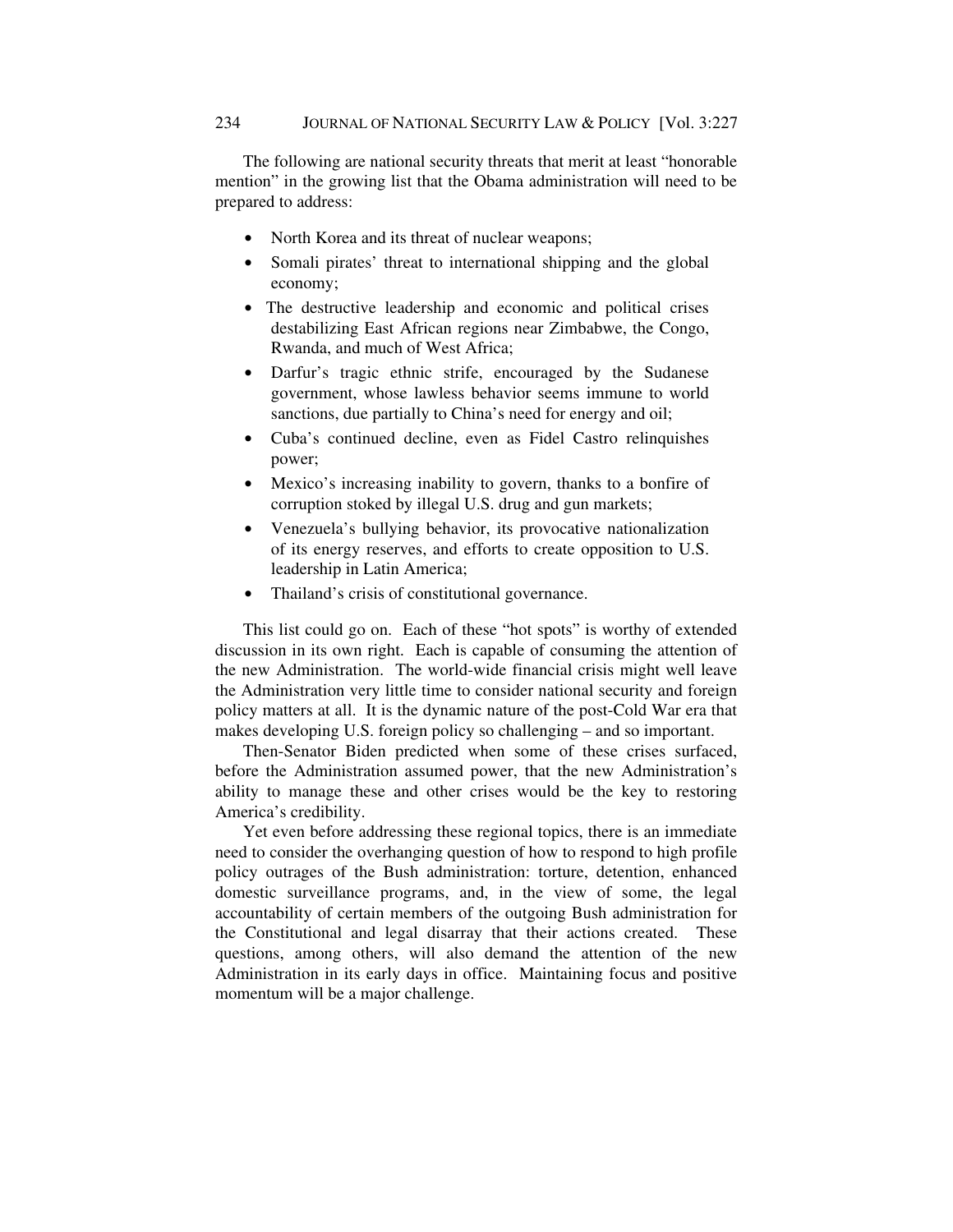## II. LOOKING FORWARD TO A NEW NATIONAL SECURITY POLICY

In considering the national security topics mentioned above and others that will surely arise, several points should be kept in mind. First, it took time to create our current situation, and time will be required to extricate ourselves from it and change course. Second, a crisis can be an opportunity. Third, we should not allow our reactions to world events and their related demands to distract us from the need for forward planning and fundamental rethinking as regards our national security needs. Fourth, and most importantly, the time for designing a new post-Cold War security policy is long overdue. The Bush administration's failure to design such a policy is my principal criticism of its national security performance.

There will be demands to "jump in" to address current issues inherited from the Bush administration and to reexamine its apparent misjudgments. The need to do so cannot be ignored, but will not substitute for developing new directions in U.S. national security foreign policy. Most issues presented to the Obama administration in its early days will have been framed by others and can quickly become distractions. An exclusive focus on them will waste energy and the opportunity to reframe our national security agenda. The time for looking backward is over. It is time to look forward and to forge a new conceptual framework for the security of the United States and the world. The Obama administration would do well to make such a long term strategy its lasting legacy.

Fundamental questions must be asked. What are our national security vision, goals, and objectives? What themes and approaches should we adopt to move our nation forward in a new multilateral world? What policies are realistic, given the world we have inherited, and what means can we use to implement those policies? Most importantly, how will these questions be answered?

The Bush administration modeled little fresh thinking on these topics. Unprepared for the 2001 terrorist attacks in its first year, the Bush administration allowed national security policy to be hijacked by the "Global War on Terror." Preventing terrorism became synonymous with national security and foreign policy. Efforts to combat the threat of terrorism displaced concerns like national economic stability, corruption, and effective government – concerns that will have a deeper long term impact.

Moreover, the use of force dominated our response to the terrorist threat, and little thought was given to "soft power" national security policy tools like diplomacy and economic development. Ironically, it was Robert M. Gates, the hold-over U.S. Secretary of Defense, who first made this point during the Bush administration. He argued that the Department of State should be strengthened so that diplomacy and development could become a more robust part of our foreign policy.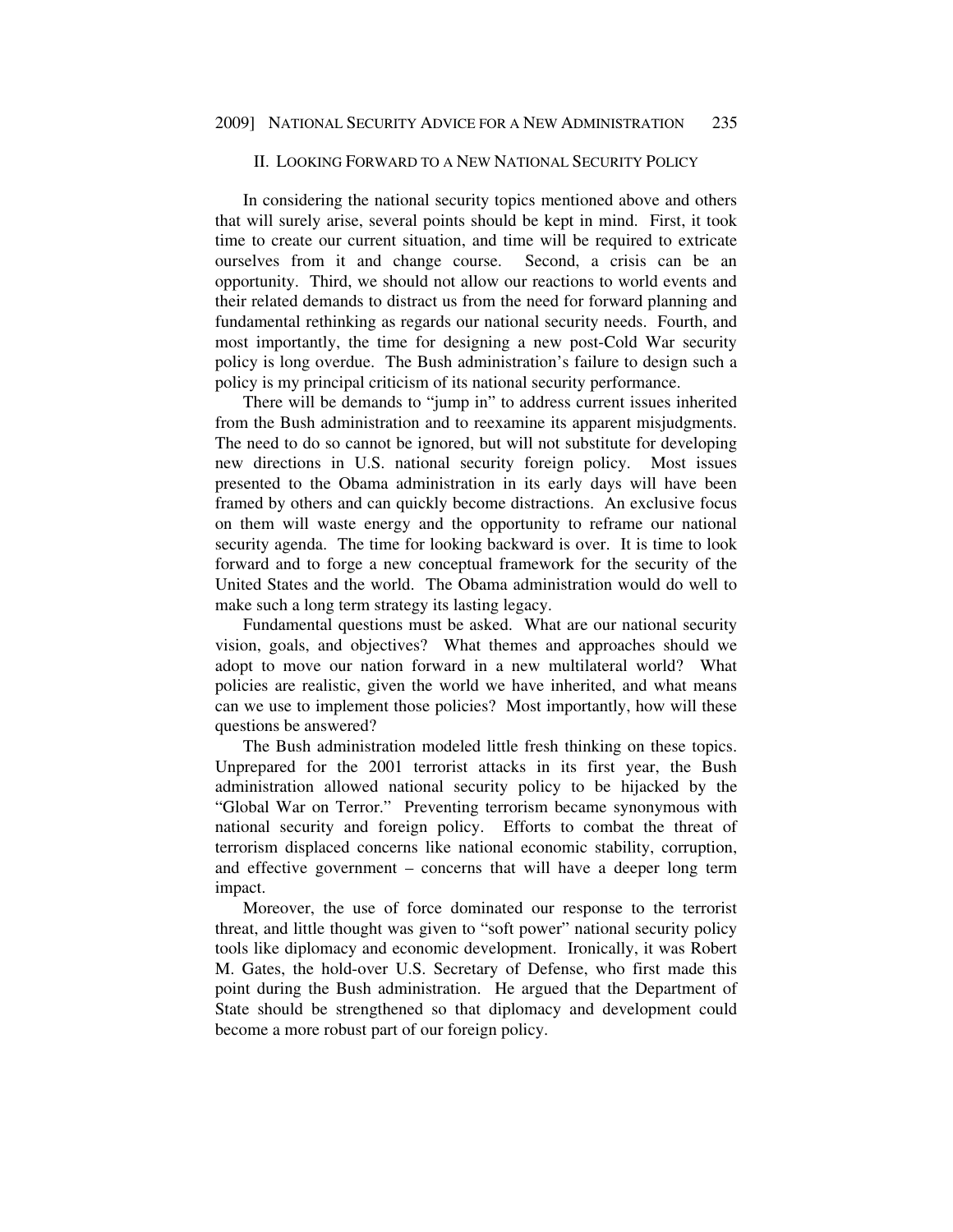Speaking at Kansas State University in 2007, Secretary Gates said:

My message is that if we are to meet the myriad challenges around the world in the coming decades, this country must strengthen other important elements of national power both institutionally and financially, and create the capability to integrate and apply all of the elements of national power to problems and challenges abroad. In short, I am here to make the case for strengthening our capacity to use "soft" power and for better integrating it with "hard" power.<sup>10</sup>

Gates also noted the disparity between defense and non-military affairs funding.<sup>11</sup> Most recently, Gates personally lobbied for an increase in the State Department budget.<sup>12</sup>

Terrorism is a symptom, not a cause. Our new national security policy must develop and then support means that over the long term address the underlying causes that threaten our security. Our fundamental focus should be on strategic concerns, not on the tactics of our adversaries. This does not mean that we do not need to respond to issues as they arise, defend ourselves from immediate threats, and use force when appropriate. It means that we must support approaches that emphasize multi-state security over the longer term. Implicit in such an approach is the need for a much deeper understanding of our world, because what is needed is a multipolar national security policy. The organizing principle of our Cold War containment strategy, which might be described as a "nuclear stand-off" with Communist Russia and China that allowed each to keep order within its vast empire, is no longer workable.

# III. TWENTY-FIRST CENTURY NATIONAL SECURITY: MUST THE PAST BE PROLOGUE TO THE FUTURE?

The year 2009 marks the twentieth anniversary of the fall of the Berlin Wall and disintegration of the Soviet empire. One might have considered twenty years to be a sufficient period of time in which to reassess our national security policy. For over forty years following the end of World War II, that policy has been organized around the principle of *containment*, first articulated by Ambassador George F. Kennan in 1947 in response to the existential threat posed by a nuclear-armed Soviet state. Yet, still today,

 <sup>10.</sup> ROBERT M. GATES, U.S. SEC'Y OF DEF., REMARKS AT KAN. ST. UNIV. LANDON LECTURE (NOV. 26, 2007), *available at* http://www.defenselink.mil/speeches/speech. aspx?speechid=1199.

<sup>11</sup>*. Id.* ("Funding for non-military foreign-affairs programs *has* increased since 2001, but it remains disproportionately small relative to what we spend on the military and to the importance of such capabilities.").

<sup>12</sup>*. See* Rick Maze, *Gates Lobbies for More Funds – For State*, FED. TIMES, Mar. 30, 2009, *available at* http://www.federaltimes.com/index.php?S=4013993.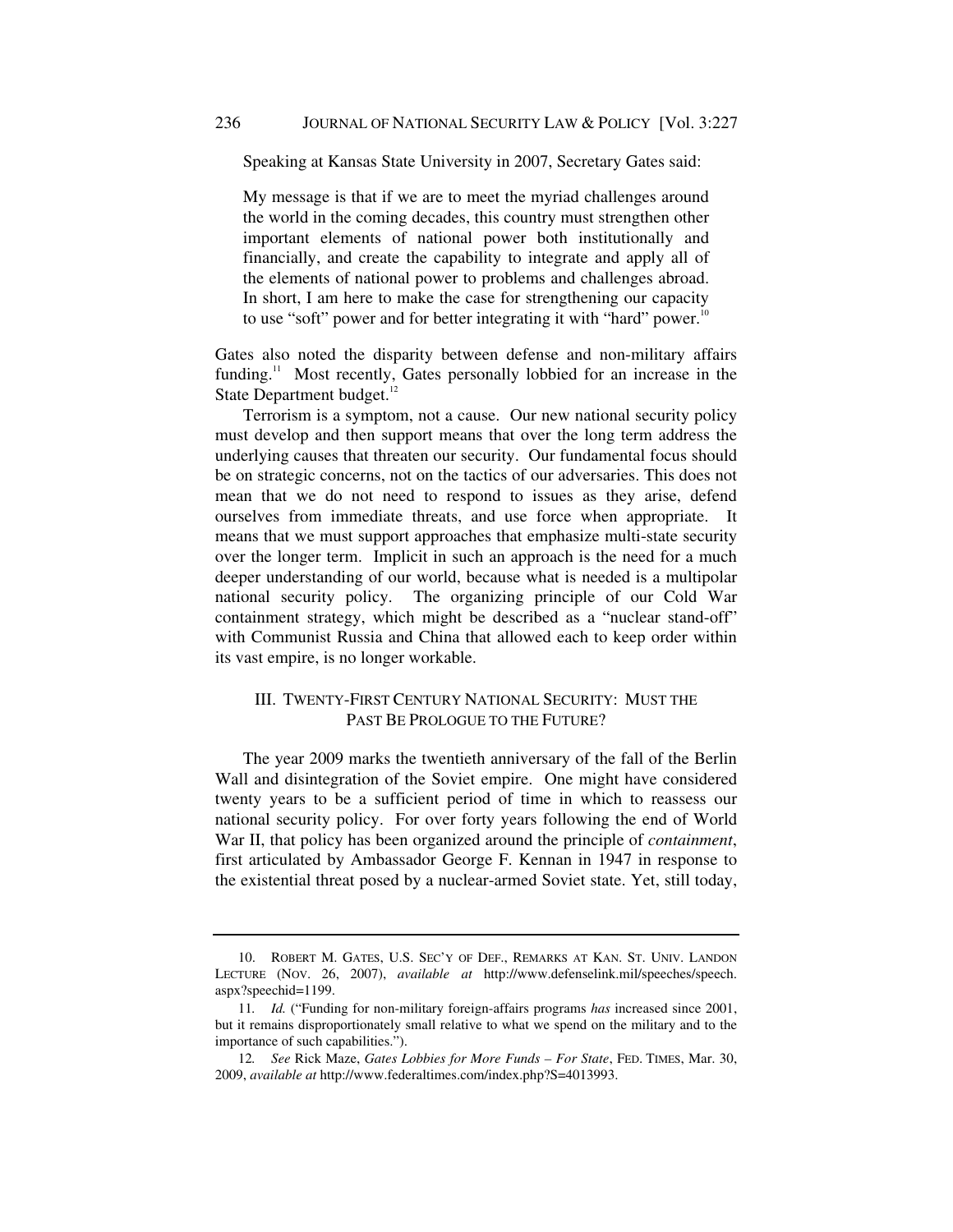the basic features of this Cold War policy remain, often with negative impact:

- An export control system that assumes that we must protect against the loss of our world-wide technological lead by limiting exports to other nations, when in fact other nations' technology may be ahead of ours, and our controls have only the unintended negative consequence of making us less economically competitive by limiting our trade;
- An immigration system with restrictions that confuse Cold War concerns with those from the "Global War on Terror" and exclude foreign talent from domestic industries, thereby reducing competitiveness and forcing some businesses offshore in search of qualified workers; $^{13}$
- A security classification system that has ballooned out of control, and, by protecting too much, may fail to protect the most essential secrets, while limiting public awareness and understanding of modern national security concerns; $14$
- An intractable security clearance system, seemingly impervious to change,<sup>15</sup> that may ultimately limit our ability to embrace the future by delaying or preventing the addition of our best and brightest young talent to our national security agencies;<sup>16</sup>

 15. Compare the recommendations of the February 1994 report of the Joint Security Commission, "Redefining Security," the first of its kind, to the mandates of the Intelligence Reform and Terrorism Prevention Act of 2004 (IRTPA).

<sup>13</sup>*. See generally* NAT'L ACAD. OF SCI., BEYOND 'FORTRESS AMERICA': NATIONAL SECURITY CONTROLS ON SCIENCE AND TECHNOLOGY IN A GLOBALIZED WORLD 1 (2009).

 <sup>14.</sup> The Public Interest Declassification Board, created by the Intelligence Reform and Terrorism Prevention Act of 2004, noted in a December 2007 report that – notwithstanding efforts under Executive Order 12,958 to accelerate declassification and release of records – currently, over 400 million pages remained classified and unavailable to the public. *See* INFO. SEC. OVERSIGHT OFF., 2007 REPORT TO THE PRESIDENT (2007). In its March 2009 letter to President Obama, the Board sounded a "note of alarm" on the failure of declassification efforts and again called for "comprehensive reform" of a system that was no longer functional. *See* Letter from the Public Interest Declassification Bd. to the Honorable Barrack Obama (Mar. 3, 2009).

 <sup>16.</sup> Immediately upon his appointment as Director of Intelligence, Admiral Michael McConnell made security clearance reform his top priority, proposing a new approach that was modeled after the private sector. *See* Daniel Pulliam, *Intelligence Chief Pushes Security Clearance Reform*, GOVERNMENTEXECUTIVE.COM, Apr. 4, 2007, http://www.govexec.com/ dailyfed/0407/040407p2.htm. One year later, Admiral McConnell was still seeking "transformational change." *See Hearing on Security Clearance Reform Before the Intelligence Community Management Subcommittee of the H. Permanent Select Comm. on Intelligence*, 110th Cong. 1 (2008) (statement of Eric Boswell, Assistant Deputy Dir. of Nat'l Intell. for Sec.).